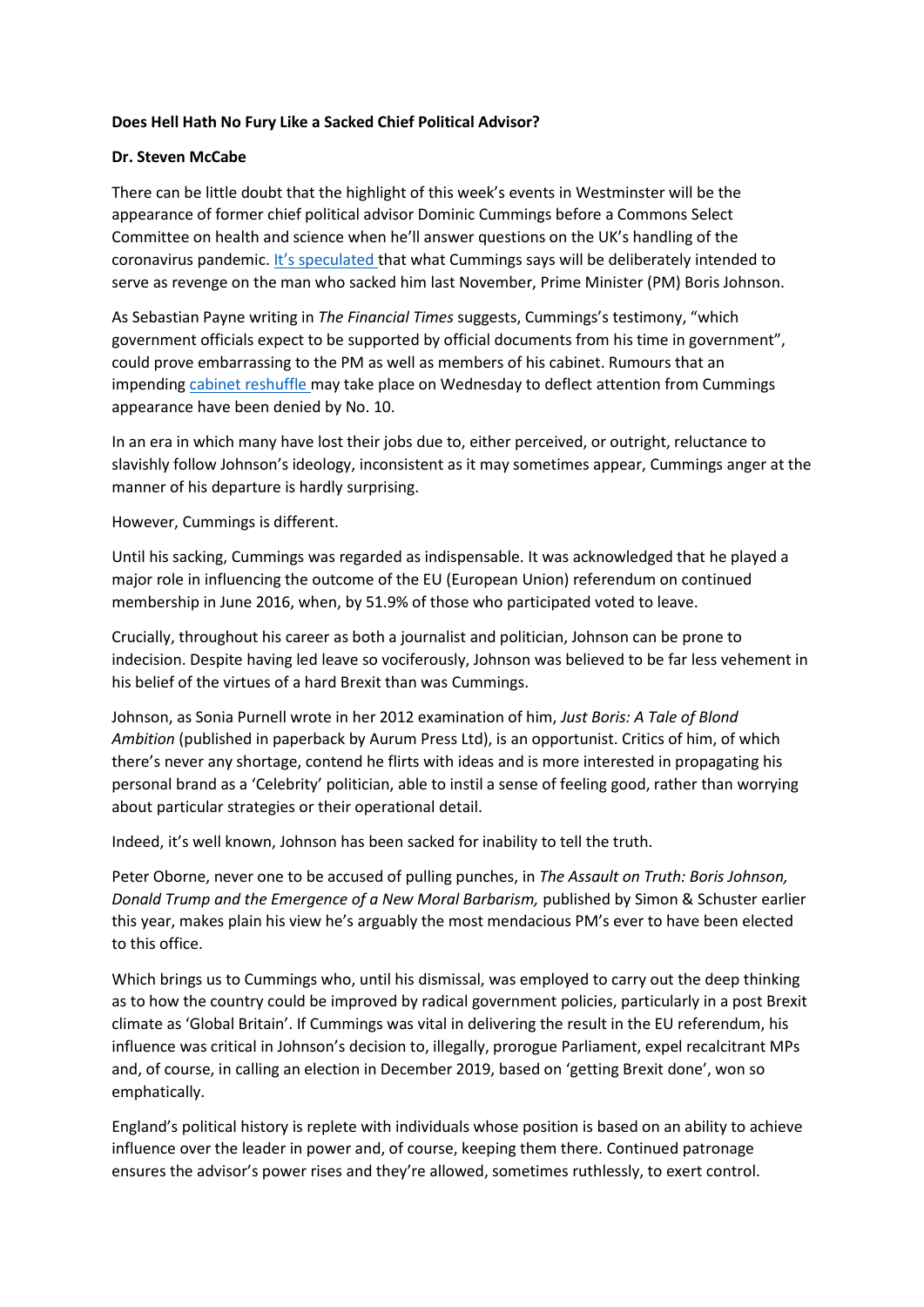Boris Johnson, the 'good time' politician, so fond of exhorting the public to be optimistic and trust his judgement, flawed and superficial as many argue it to be, until he sacked Cummings, appeared utterly dependent on his advisor's willingness to immerse himself in the complex detail of running government. Leaving others to sort out policy had been a characteristic trademark of Johnson's whilst he was Mayor of London between 2008 and 2016.

Significantly, if Johnson needed advice during normal times, he would, it was speculated this time last year, be even more reliant on Cummings to provide counsel during the crisis caused by the worst health crisis in a century. Reports of Cummings sitting on all key committees considering how to deal with the Covid-19 pandemic were hardly a surprise. After all, Cummings was considered to be the PM's 'eyes and ears'.

There are [reports](https://www.independent.co.uk/news/uk/politics/boris-johnson-dominic-cummings-shakespeare-b1852830.html) of Johnson missing five Cobra emergency meetings because, it's alleged, he was working on a Shakespeare book for which he'd used the advance to pay the divorce settlement to his second wife Marina Wheeler. This may be an issue Cummings addresses during his Select Committee grilling.

This time last years Cummings's power seemed all encompassing and his position unassailable. Having been publicly accused of broken lockdown laws he'd been involved in creating, resulting in many days of press attention, Cummings was forced to conduct, for an unelected official, an unprecedented and at times bizarre press conference in the Downing Street rose garden on the late May bank holiday.

Cummings' answers to questions were far from satisfactory. Some suggested his explanation for driving to Barnard Castle, to test his eyesight, verged on surreal. Moreover, claims he'd predicted, the pandemic in a blog written the year before, suggested someone who considered himself to be a contemporary Nostradamus, the sixteenth century French astrologer, physician and reputed seer who wrote *Les Prophéties,* containing predictions of future events, in 1555.

Subsequent examination of the electronic history of the blog [demonstrated,](https://www.bbc.co.uk/news/business-52808059) contrary to what Cummings had stated in his press conference, that the prediction had been inserted between 9<sup>th</sup> April and 3<sup>rd</sup> May, when the pandemic was well underway. Truth for Cummings, it seemed, similar to his then boss, was conveniently malleable.

Regardless of what we made of Cummings' version of events in Durham, being publicly backed by the PM and the majority of the cabinet created an impression Cummings was virtually untouchable. Some believed the reputation he'd cultivated as a Svengali/Rasputin figure at the heart of government made him far too dangerous for effective democracy.

Perhaps Cummings believed this his hold over the PM to be so great that, as long as he continued to occupy 10 Downing Street, he could never be sacked.

This was not so.

As events proved, when it comes to a straight choice between your chief political advisor and your partner, and father of your latest child, and whose relationship with Cummings was widely reported to be tempestuous, there was only likely ever to be one winner. Being alleged to be 'Chatty Rat' in leaking information to the press, an offence Cummings stridently proclaimed himself to be innocent of, was, it seems, the reason Johnson, no doubt with encouragement from those closest to him, decided to dispense with his counsel.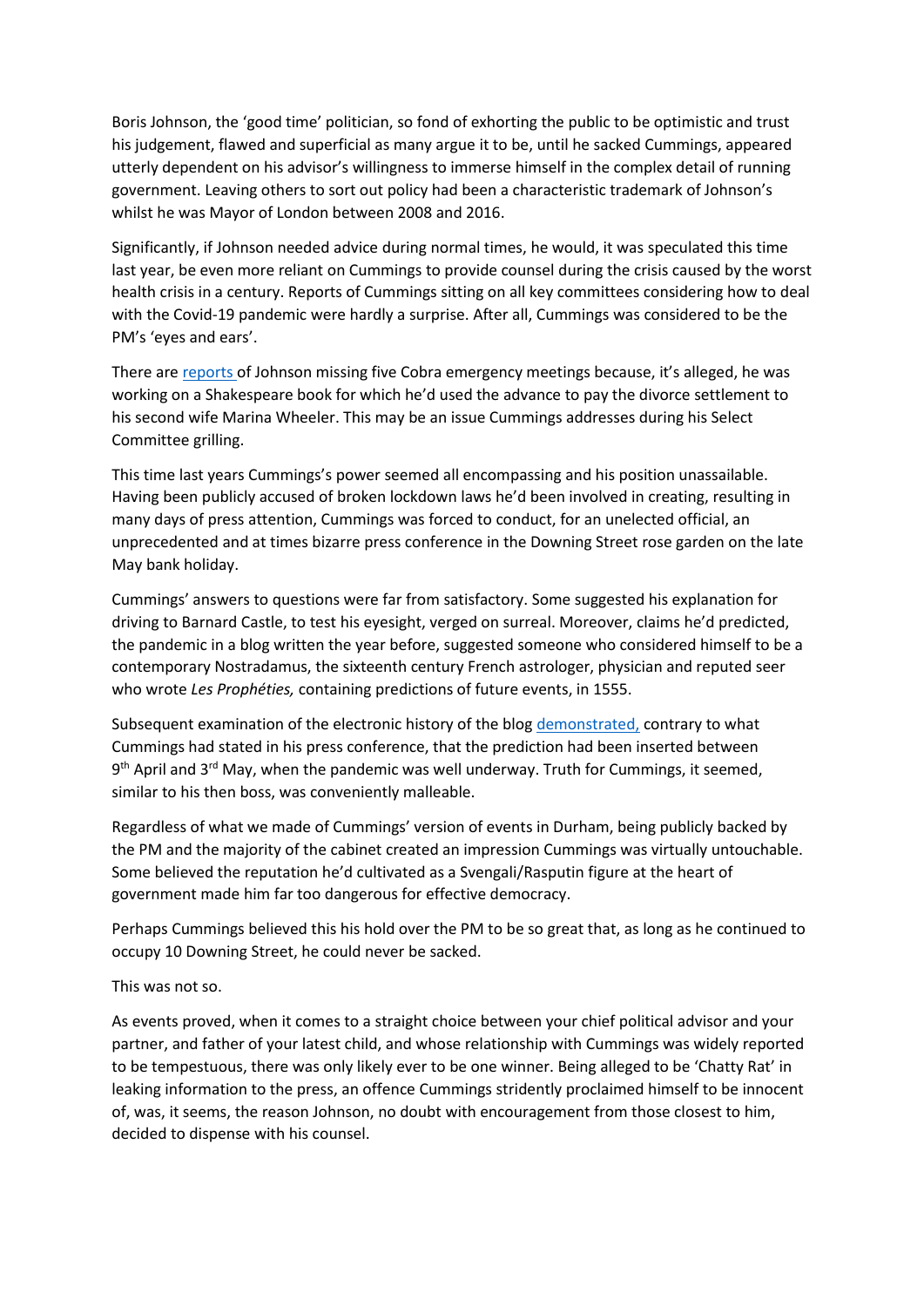So, the scene is set on Wednesday for Cummings to use his appearance to vent fury at what he sees as the failings of the PM and his cabinet. Cummings, it may be surmised, believes Johnson only became PM with his assistance and considers himself to be far more intelligent and strategic.

Tim Shipman, writing in [The Sunday Times](https://www.thetimes.co.uk/article/dangerous-dominic-cummings-just-wants-to-be-proved-right-2gsgtpx7p) suggests 'Dangerous Dominic', whose expertise as a data analyst made him legendary, "will deploy everything to win the argument". Shipman, like many other political commentators, believes Cummings will claim that he, not the PM, was the person able to make the correct decision.

What's deliciously juicy about Wednesday's Common's Select Committee appearance is the prospect of Cummings 'spilling the beans' in a way intended to inflict as much damage on Johnson as possible. Trevor Kavanagh, writing in [The Sun,](https://www.thesun.co.uk/news/15046777/dominic-cummings-planning-to-destroy-clown-pm/) believes that Cummings is "planning to destroy 'clown' Boris Johnson with bombshell evidence".

Whatever may be said about Cummings, he is no one's fool. Cummings, whose role I examined in a chapter last year, ['The Curious Role of 'Despicable Genius' Dominic Cummings', published](https://bite-sizedbooks.com/product/pandemic-where-did-we-go-wrong/#:~:text=This%20book%20is%20an%20attempt,to%20panic%20and%20back%20again)  in *[Pandemic, Where Did We Go Wrong?](https://bite-sizedbooks.com/product/pandemic-where-did-we-go-wrong/#:~:text=This%20book%20is%20an%20attempt,to%20panic%20and%20back%20again)* ' is a peculiar character who clearly likes being in a fight and derives pleasure in attacking those in 'the establishment'.

As a libertarian he clearly believes in the right of those outside of the large organisations which dominate British society to have a greater say in how their lives are controlled. The use of lockdown as a way to control people's behaviour during a pandemic will, therefore, be an interesting line of attack should Cummings use this in his appearance on Wednesday.

We've already seen a taster of what to expect with the statement by Cummings last week. [Cummings](https://www.theguardian.com/world/2021/may/23/priti-patel-denies-cummings-claim-herd-immunity-was-ever-uk-policy) as claimed the initial strategy of dealing with the pandemic was 'herd immunity', something he claims he disagreed with. As he also claimed, this strategy was urgently altered when Johnson and his ministers were made fully aware of the potential for many hundreds of thousands of deaths and an accompanying economic "implosion" both of which would have been politically toxic.

Much will depend on not just the nature of the allegations made by Cummings but, more importantly, proving their veracity. Intriguingly, according to Steven Swinford and Oliver Wrightin in [The Times](https://www.thetimes.co.uk/article/dominic-cummings-ready-to-napalm-boris-johnson-over-covid-lockdown-delays-kr5wgdjqp), one of Cummings' allies has claimed that he will "napalm" Johnson. Obviously, we will simply have to see the nature of the weapons Cummings deploys.

Unsurprisingly, some of Johnson's supporters are concerned at what else Cummings may claim. Though Cummings may claim Johnson to be a "clown who failed to learn the lessons of the first lockdown despite having "all the data", opponents of the former chief advisor to the PM will cite his inability to admit to culpability in admitting his own lack of adherence to lockdown restrictions he'd been so instrumental in conceiving. That he made the curious trips to Barnard Castle with his family when, significantly, he and his wife were believed to have been infected with Covid-19 is not forgotten.

Without sufficient evidence including documentation, which Cummings claims to possess, it's likely Johnson, something of a virtuoso in sidestepping allegations of wrongdoing, will argue that whatever former adviser claims about him to simply be the rantings of a bitter man seeking his 'pound of flesh'. Besides, as opinion polls continue to demonstrate, Johnson's popularity, given the vaccine roll-out is going progressing well, remains high.

What cannot be denied is the death and suffering that's already occurred due to the pandemic. At the time of writing, according to the [government's own website](https://coronavirus.data.gov.uk/details/deaths,), the number of deaths from Covid